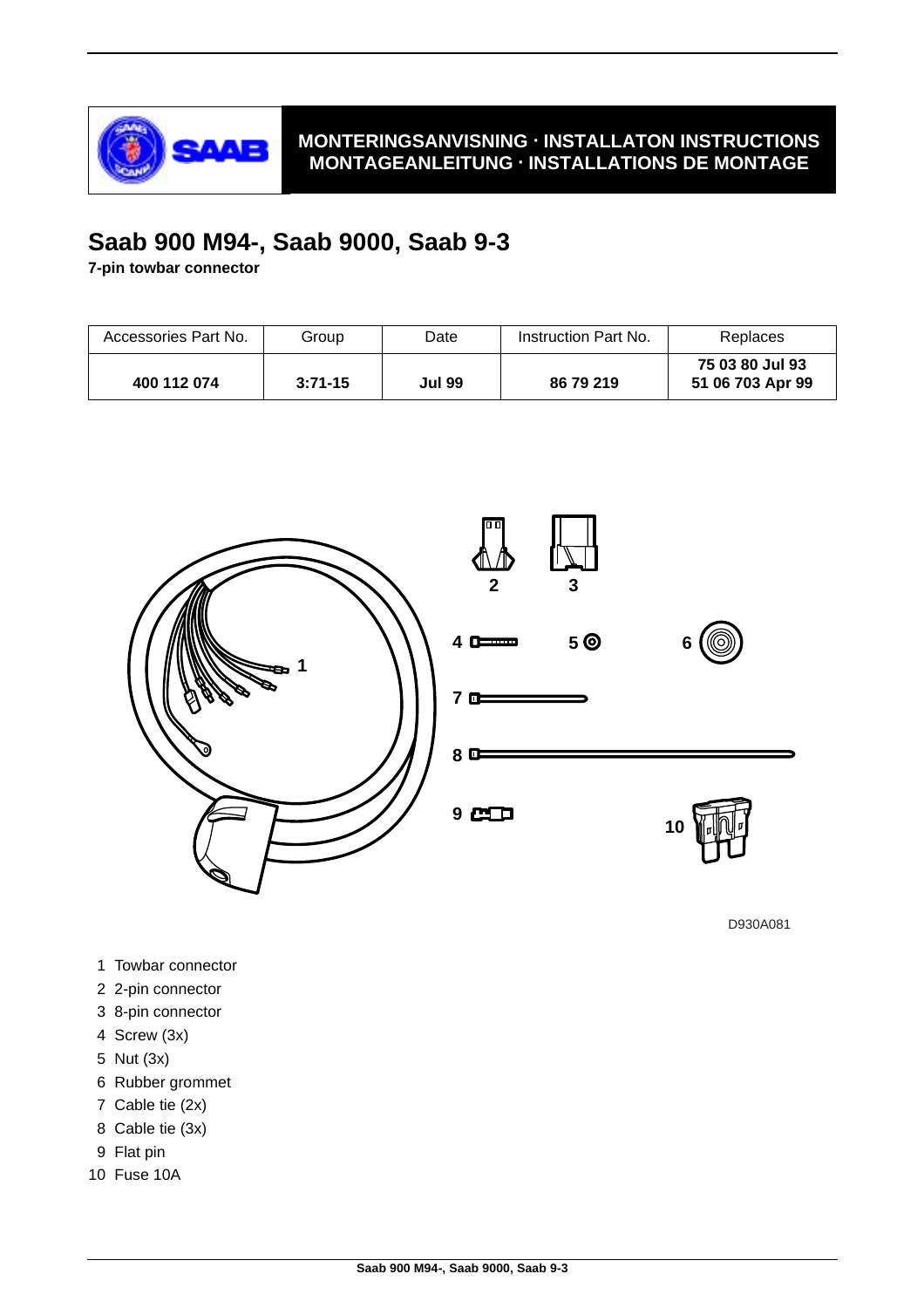

## **Saab 900 M94-, Saab 9-3**

- 1 Bend aside the rear left side trim.
- 2 Drill a  $\emptyset$  25 mm hole with a hole saw as illustrated. Corrosion protect the hole.

# **WARNING**

Take care with the wiring harness running along the rear plate.

Deburr the hole and remove loose cuttings and flakes of paint. Clean with Teroson Cleaner FL. Apply Standox 1K Füllprimer. Apply finishing paint. Apply Terotex HV 400 (part no. 30 15 930) inside cavities.

- 3 Screw the 7-pin connector to the holder on the towbar.
- 4 Insert the wiring harness into the luggage compartment harness
- 5 Fit the rubber grommet.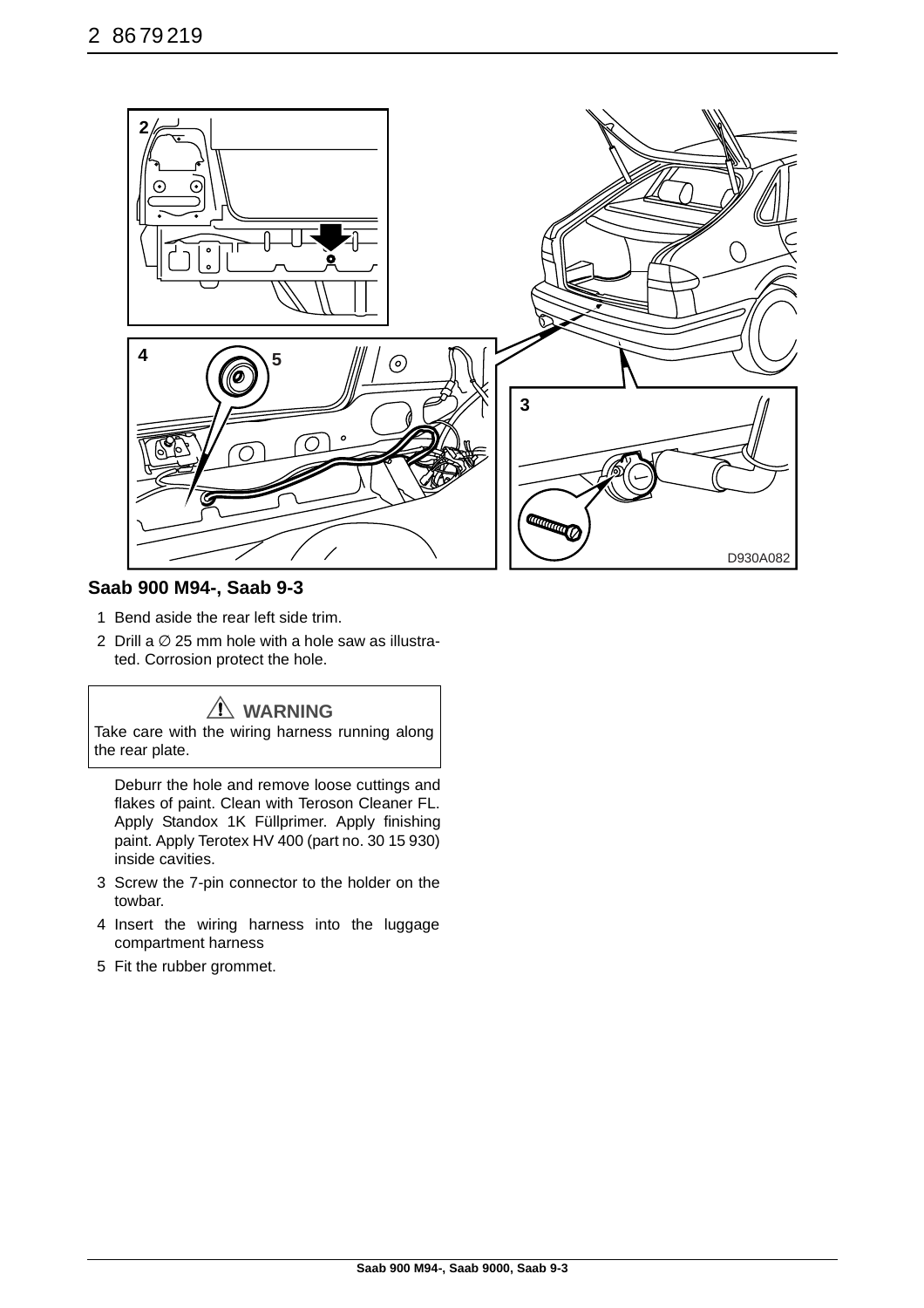

6 If the positive feed kit 400 101 226 or charging kit 400 101 234 is to be fitted, connect the thick grey cable to pin 1 and pin 2 alternetively on the enclosed connector (2-pin).

Tape the connector in a suitable position if it is not to be used.

- 7 Connect the wiring harness to the 8-pin connector as illustrated.
- 8 Connect the black ground lead to the grounding point under the rear left lamp cluster.
- 9 Connect the 8-pin connector to the prepared harness or to the 8-pin connector in kit 400 112 090.
- 10 Secure the harness in a suitable position with cable ties.
- 11 **9-3:** Fit the fuse (10A) in the main fuse board in position B.
- 12 Check the function and refit all dismantled components.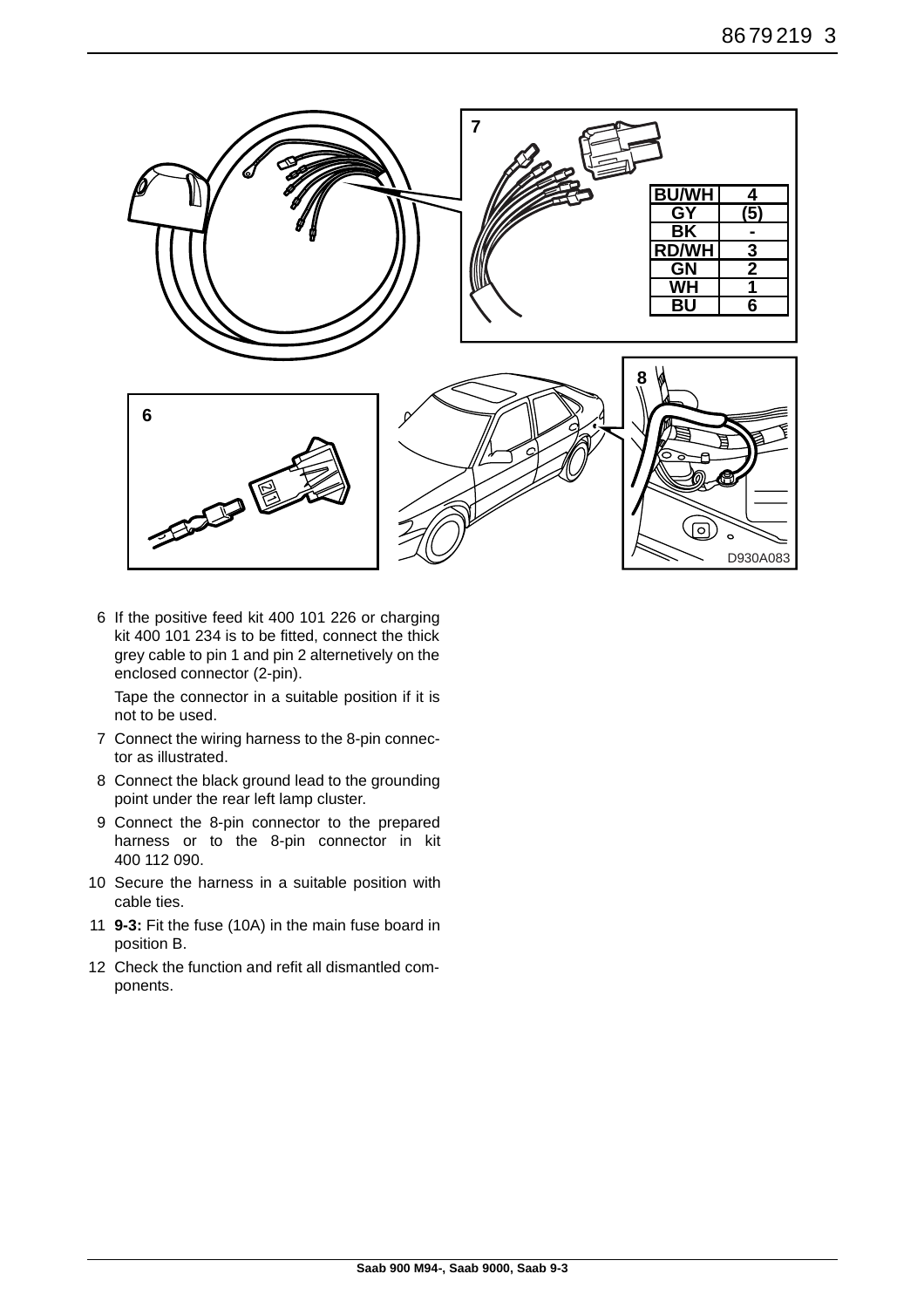

## **Saab 9000**

- 1 Bend aside the rear left side trim.
- 2 Remove the protective cover over the rear left lamp cluster.
- 3 **5D:** Remove the rubber plug in the rear panel.
- 4 Screw the 7-pin connector to the holder on the towbar.
- 5 **5D:** Run the wiring harness into the luggage compartment.

**4D, CS:** Run the wiring harness to the luggage compartment through the opening for the removable towing eye

6 Fit the rubber grommet.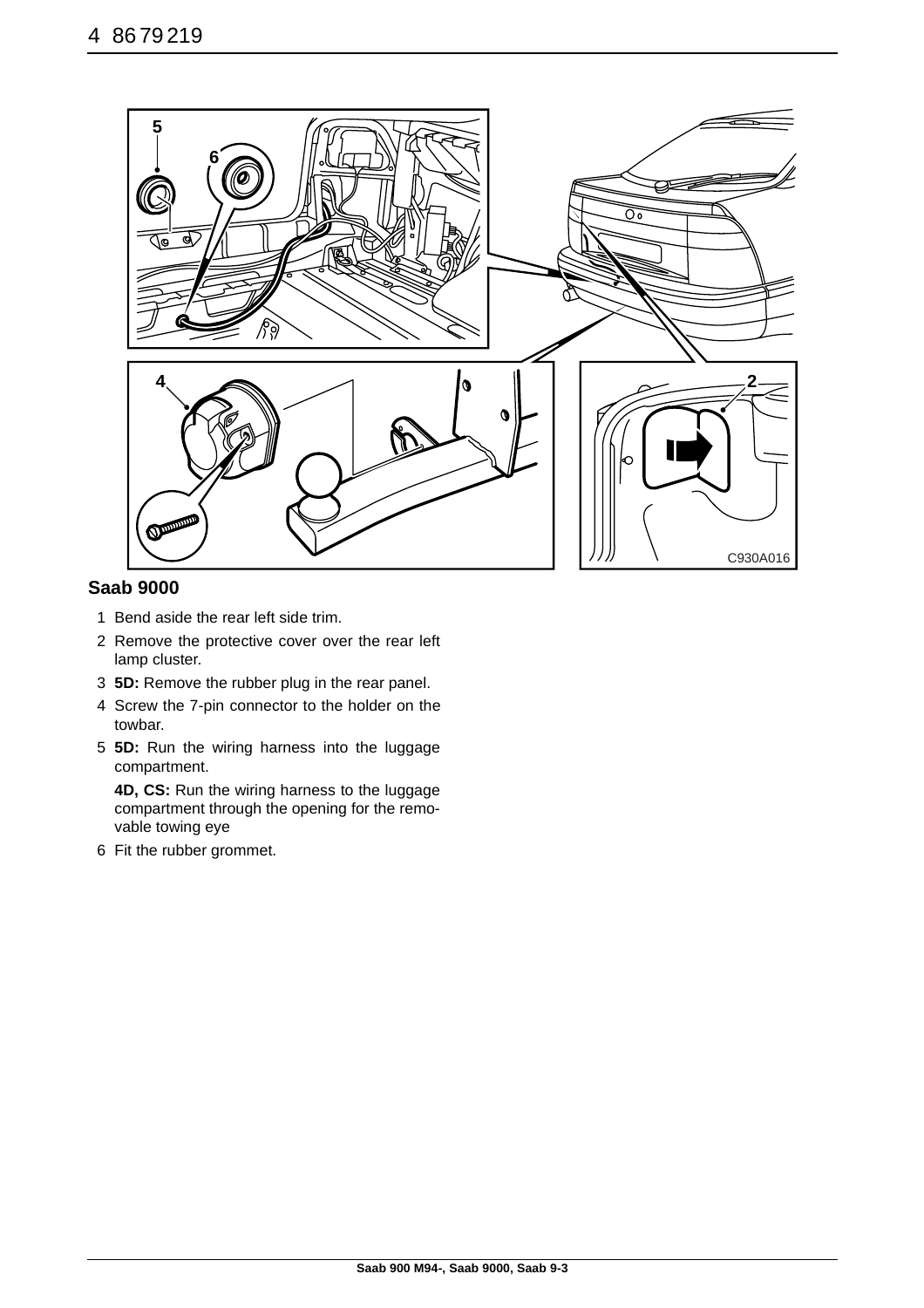

7 **-87:** Cut off the flat pins on the green and blue cable. Strip and twist together the ends of the cables.

Fit a new flat pin.

Connect the flat pin to pin 2 in the 8-pin connector.

- 8 If positive feed kit 400 101 226 or charging kit 400 101 234 is to be fitted, connect the thick grey cable to pin 1 and pin 2 alternatively on the enclosed connector (2-pin).
- 9 Connect the wiring harness to the 8-pin connector as illustrated on page 6, step 7.
- 10 Connect the black ground lead to the grounding point under the rear left lamp cluster.
- 11 Connect the 8-pin connector to the car's prepared harness.
- 12 Secure the wiring harness in a suitable position with cable ties.
- 13 Check the function and refit all dismantled components.